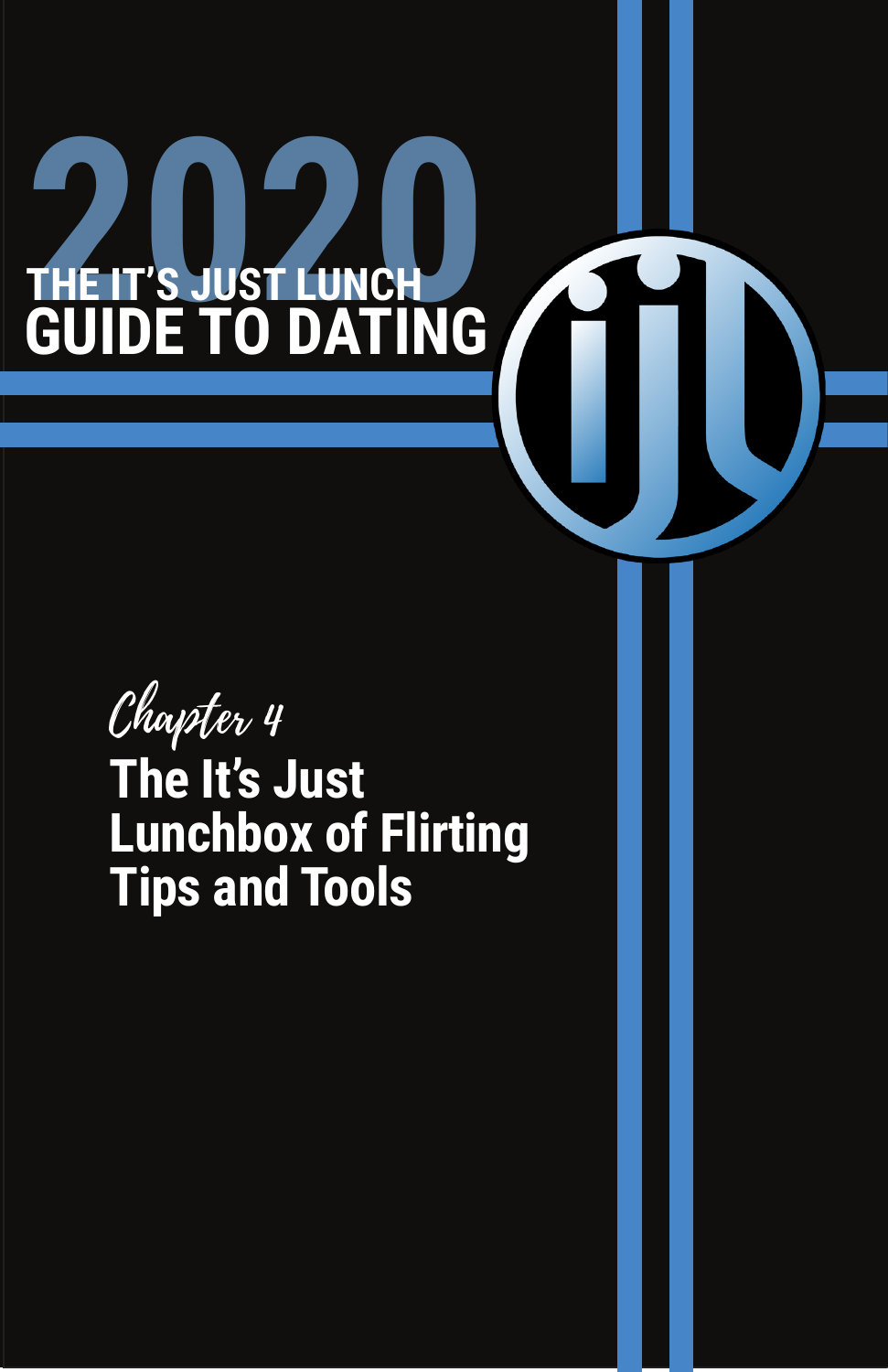# Chapter 4 THE ITS JUST LUNCHBOX OF FLIRTING Tips and Tools

Now that you're armed and ready with a great dating attitude, the lowdown on your options and places to go, it's time to get out and meet some people.

In this chapter we'll tackle the whole process from getting noticed to closing the deal in four simple steps.

# **Step 1: The Preliminaries** *Rules of Attraction*

### *Divide and Conquer*

Ladies, break up the pack. Men will never approach you when you are surrounded by your posse of girlfriends. And men, not many women will stride up to a bunch of guys and shoulder her way through to you — no matter how cute you are. If you want to attract the opposite sex, make room for them to approach.

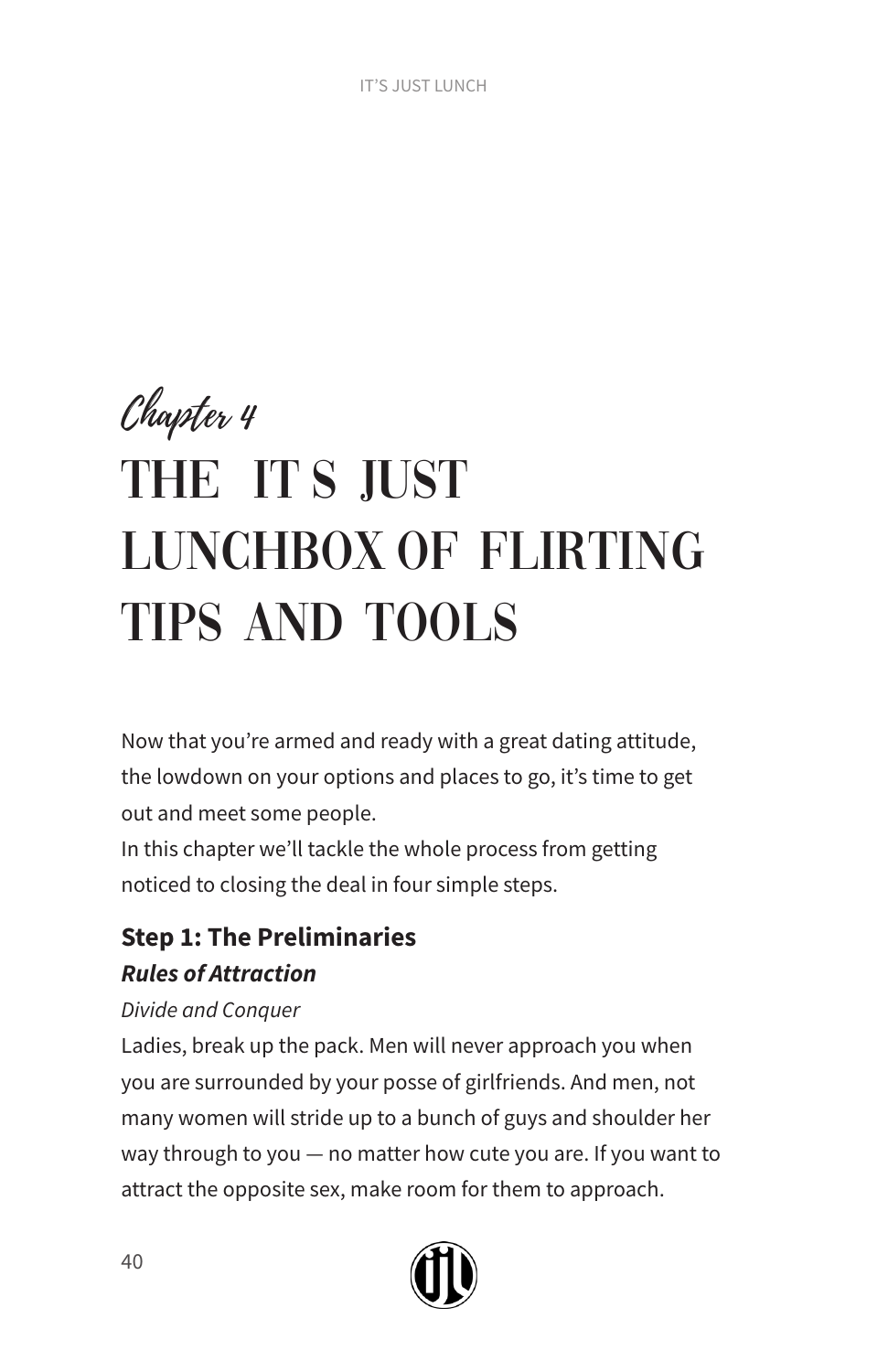### *Smile*

It lights up your face and will make you appear more friendly and open. If your attitude projects "speak to me at your own risk," people will stay away. Nobody likes rejection, so whoever appears most welcoming and friendly will be approached the most.

### *Use a Prop*

What better way to bolster a conversation! Props come in an infinite variety of packages, so carry one, wear one or bring one along at all times. For example, dogs are people magnets and natural-born flirts. Skilled at reading body language, they will walk right up to someone they're interested in and say hello (well sort of, since sniffing is basically the same thing), and they never take rejection personally. If you love sports, show your pride by wearing something with your favorite team's logo. It can be a great way to spark conversation. Another great flirting prop is a book — especially when the subject has a controversial or intriguing title. Hey, why not sit somewhere where you can be noticed and flash the cover of this book. That should get you some attention.

# **Step 2: The Approach**

You spot someone across the room, your eyes lock, you feel a little giddy and there's a rush of blood to the head. Time to let them know you're interested, and at this stage of "the flirt" the eyes have it.

*Close Encounters of the Opposite Sex Kind*

### *Eye See You*

The most effective flirting tools you have are your eyes. If you catch the eye of someone attractive, and they look back, don't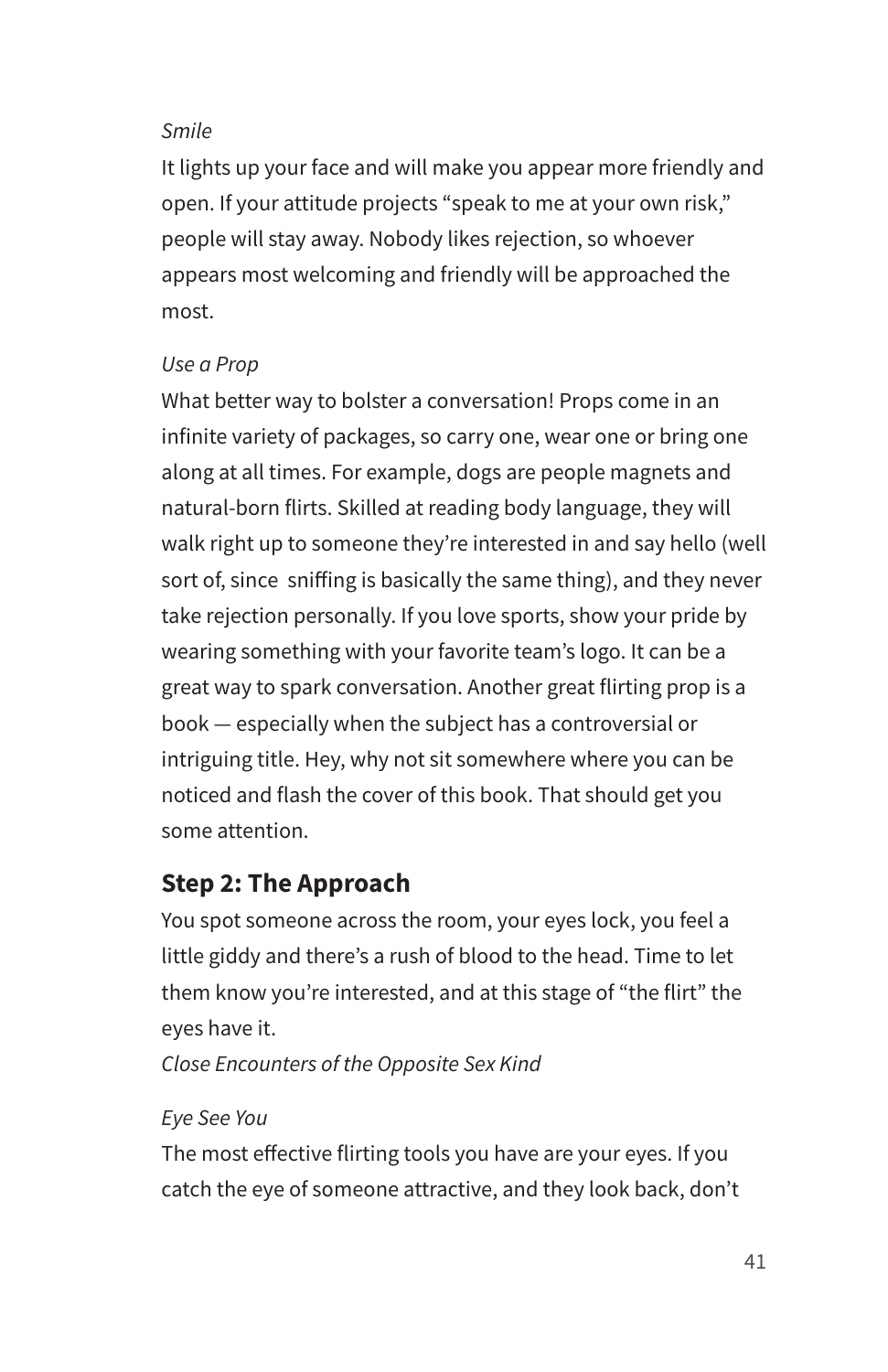become self-conscious and turn away. Women like men who are not afraid and know what they want, and men like women who give them clear signals. So be brave.

Do the glance  $-$  linger  $-$  look away  $-$  then reconnect routine. After a few times, the other person will know you're interested and will hopefully return the eye contact.

Guys, when you catch her eye on the reconnect, stay there until she looks away. Hold her gaze without giving her an awkward stare which means it's held just long enough to say, "I see you and I'm interested in talking to you." Anything longer could scare her off. Then throw her a confident smile.

If a woman smiles at you a few times, this is your invitation to move in her direction. If you're up for it, go ahead. She could, of course, move over toward you, so smile and welcome her approach. Keep the eye-to-eye contact going and start putting those conversation skills to work.

### *Instant Confidence*

There they are, sitting at the end of the bar, looking great, looking out of your league. You approach, hoping you won't get blown off quickly. Stop right there! Try this quick psychological booster. Instead of thinking 'What will they think of me?' turn it around to 'Will I like them?' Changing your thinking will adjust your body language and your conversation from timid to friendly and self- assured.

Feeling better? Okay, proceed to establishing contact.

### *You Had Them at Hello… Er — Maybe Not!*

Walking up to a total stranger and starting a conversation can feel ominous, but if you don't learn to overcome your fear and wait for them to approach you first, you might end up waiting in

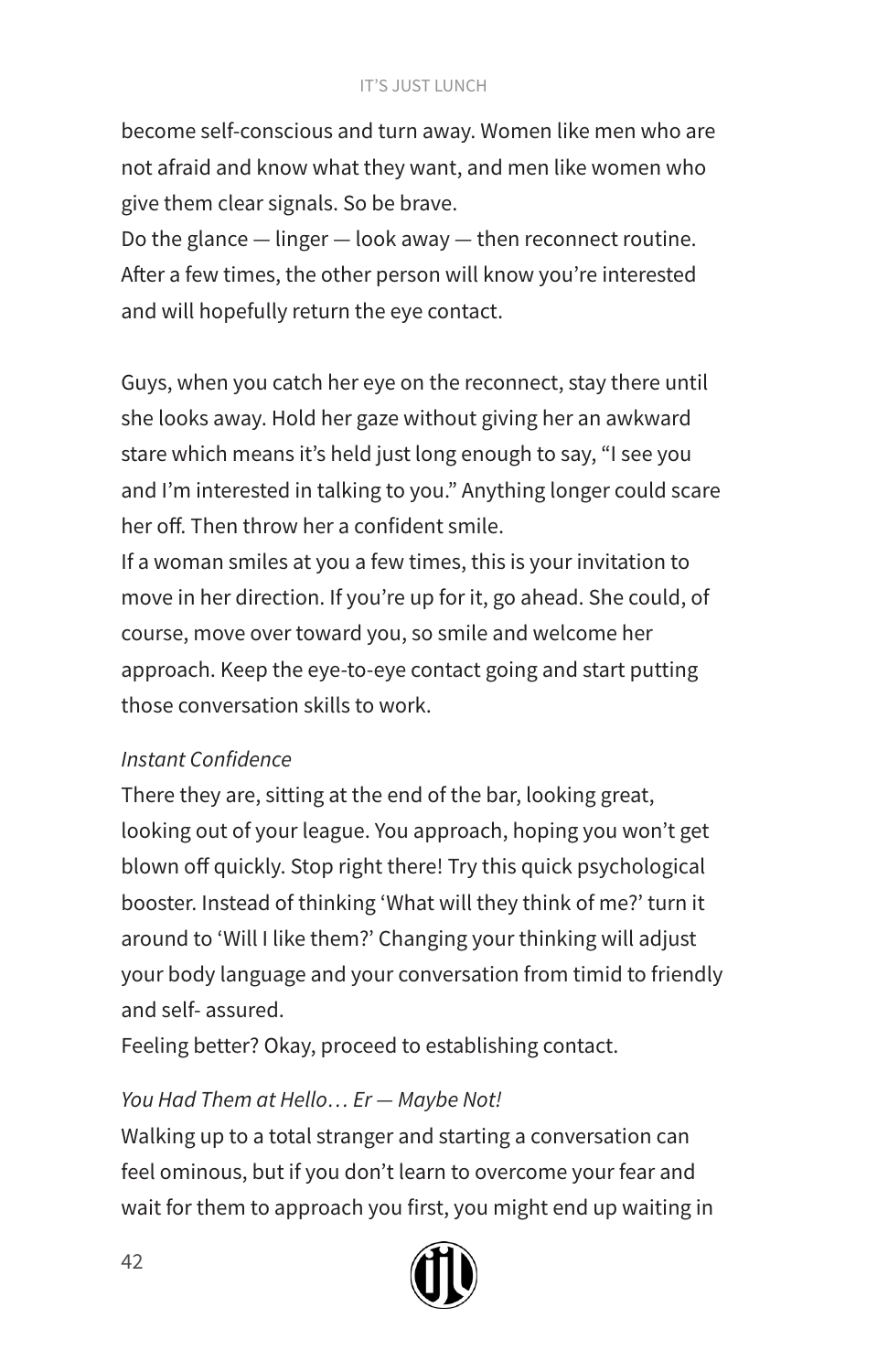the wings forever. Remember, they have the same fears and desires as you, so go ahead and take a few risks. Yes, we know for some, it can be tough. Don't make it a big deal. If you don't get a favorable response, just say, "nice to meet you," and move on — no harm done. Not everyone is going to be intrigued, so don't try to force things or be too pushy — but know that most people are polite and the consequence of approaching someone is always worse in our minds than it is in real life. Just be yourself, be friendly and smile. The confidence and warmth you exude when you approach someone will determine how successful you will be with your introduction. A sense of humor is always appreciated, but it's also important to be sincere.

Your goal is to generate good conversation, relate to people and get them interested — and to find out if you're interested in what they have to say. No matter how much you stumble or stammer in your initial approach, you will do 100% better than those who do nothing at all.

Avoid predictable opening lines like: "Where are you from?" OR "What do you do for a living?" OR "What do you do for fun?" Those questions are boring. You can do better than that! Find questions that would engage your interest and go from there. There's no perfect opener, so trust your instincts and do what works best for you.

Observe first, so you can get some information to use as an opening line. For example, "Great party! Did you try the cocktail/ wine/beer?" If they haven't, then offer to go with them and get one.

Or try a compliment: "I love your tie/jacket/ring." Then tell them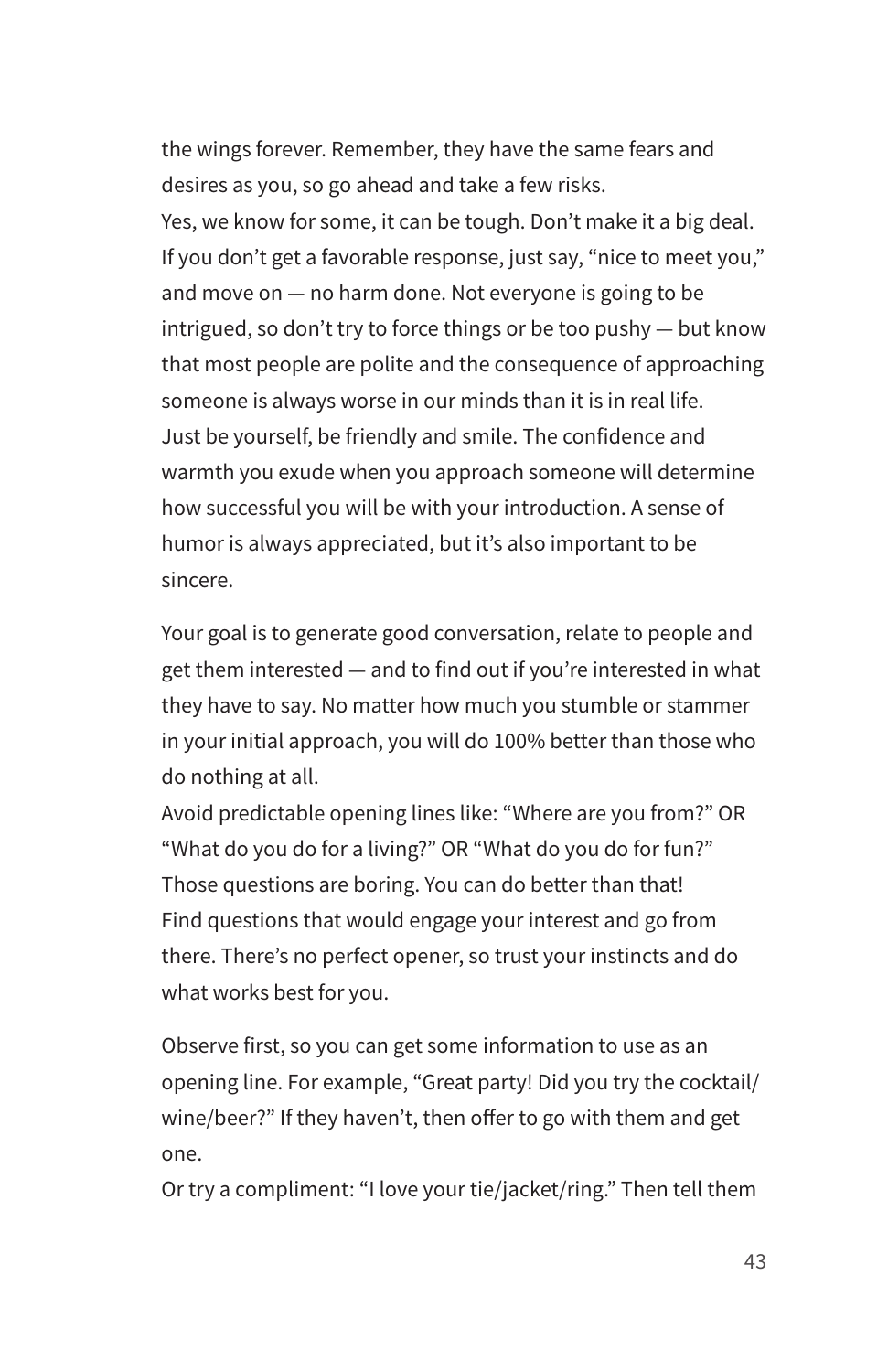why you like it, "It reminds me of...".

In a class or a volunteer group, it's easier to find a subject to talk about. Steer the conversation toward something personal so you don't remain in neutral forever — like, "Great night! What inspired you to join (name of event or class)?" This way you move the con- versation to a more emotional connection.

Confidence always gets the girl or boy, so if you don't let fear get in the way of romance, try this great ice- breaker: "It just occurred to me that a third person wasn't going to introduce us. Hi, my name is…"

One last thought on opening lines — don't get too caught up in getting it right. When you get into a conversation with someone, unless you say something offensive right off the bat, you'll probably get to a few more sentences. Those are what will keep the conversation going.

### *All right! You've made contact. Now it's time to flirt.*

People know within the first few minutes of interacting with you whether or not you're confident. It's all about your voice tone and body language. If you're not sure whether you project this persona, chances are you don't. So, what's one to do? These four basic skills will instantly make you irresistible:

**Lesson One:** Learn how to hold eye contact. Don't gawk, cold stare, or use darting eye glances. Just gently hold his or her gaze until s/he looks away. Avoiding eye contact suggests insecurity.

**Lesson Two:** A potential partner looks first at your attire and second at how you hold yourself. Keep your body posture in a stance that says, "I own this place." Suck in your stomach, hold your head up, chest out, shoulders back…and generally hold

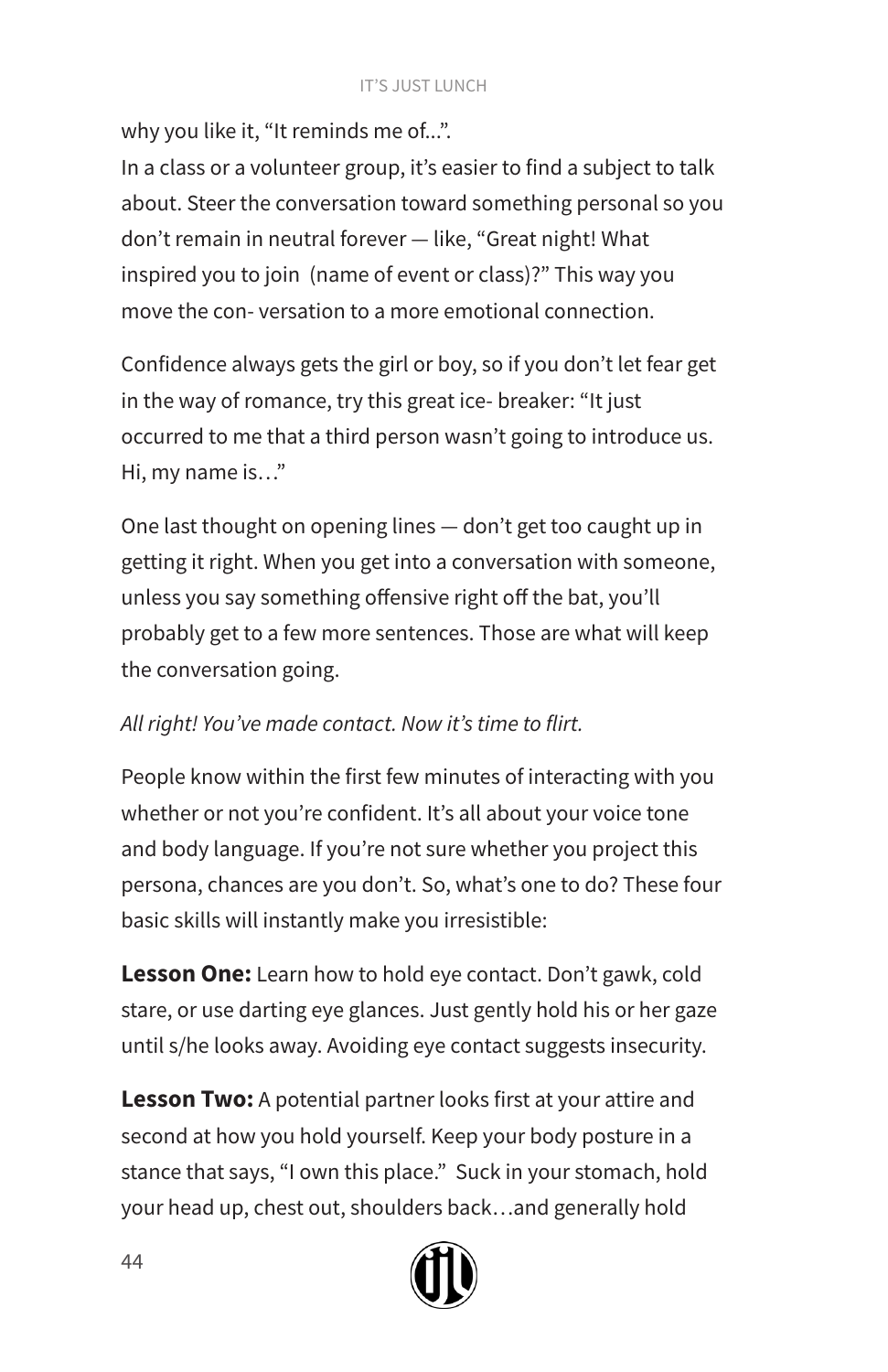yourself like you're the most powerful person you've ever known. We know it seems a little awkward at first, but trust us, it'll work. Carry yourself with confidence and men and women will have a positive subconscious, and then conscious, reaction to you. **Lesson Three:** Slow down. Confident people are not in a hurry. Fidgeting or nervous behavior shows insecurity and selfconsciousness. Always project an attitude that you know what you're doing and where you're going.

**Lesson Four:** Speak slower, articulate your words, pause more…it creates anticipation, which is sexy. If you talk too fast and too much when you get nervous, take a deep breath, let it out slowly, and relax.

### **Step 3: The Flirt**

It's Saturday night in a crowded bar. A man and woman are locked in conversation. She's laughing, batting her eyelashes and playing with her hair. He's standing with his head tilted slightly, leaning in toward her and occasionally touching her arm. They're performing a social ritual that's been around for more than 5,000 years — flirting.

Flirting is fun! It's an ego booster that makes you feel more attractive and desirable. Flirt with someone and they feel excited, flattered, appreciated and darn good about themselves. So indulge yourself whenever possible.

Two things are going on when you flirt. The first is the actual conversation, and the second is your body language. Flirting is an enticement and an invitation that lets the other person catch glimpses of your most attractive characteristics and behaviors. These days, it's a lost art, but it's great fun when done well.

Practice flirting with acquaintances or friends of the opposite sex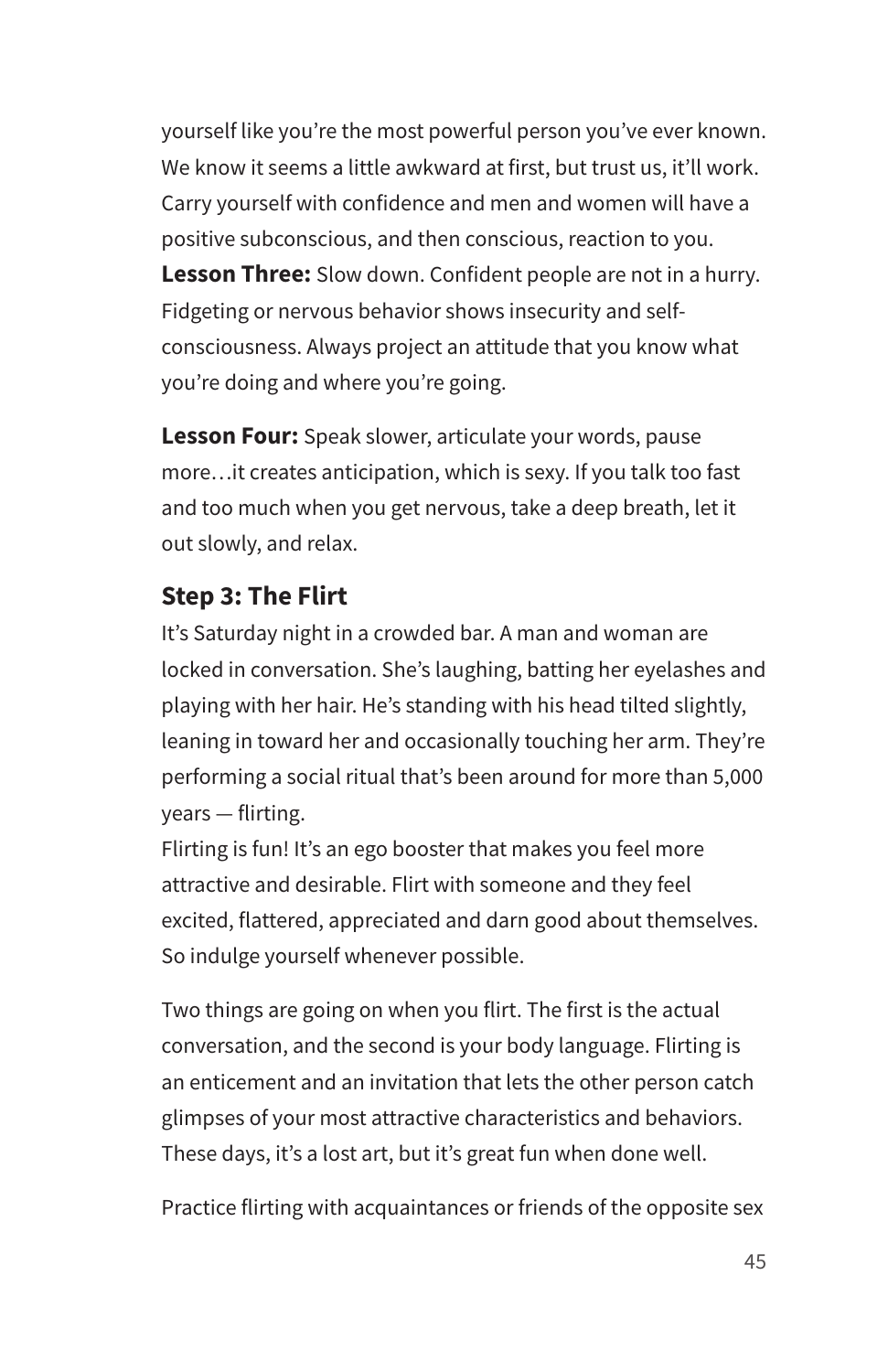(without telling them) and see what techniques get the best response.

For those who feel clueless about where to even start, we assure you that flirting is a learned behavior. It's not only possible to pick up the basics, but with a little practice, you can perfect the art. Let's start with the flirting conversation.

# **Can We Talk?**

Flirting is considered a meta-conversation, which means it's three or four degrees of separation from what you're really saying. There's an underlying meaning to everything that's said. You might say directly, "That's really interesting," but the underlying meaning is, "I'm inter- ested in you." There's a lot of unspoken communication going on: suggesting without stating, eye contact, body language, nods, smiles, encouragement and perhaps the start of something big.

Some people believe flirting is teasing encouragement and expect something at the end of it. If this is you, let us set you straight: If a woman flirts with you, or you flirt with her, it's simply an opportunity for an entertaining exchange of playful banter. It doesn't mean you are guaranteed anything — not a dance, a drink, a date and especially not sex! Flirting is all about showing interest in the other person. *So ask questions and be attentive to the answers.*

Sometimes you can get caught up in the seductive aspect of flirting and find yourself stuck without a word to say. If this happens, there is a very powerful technique you can use called active listening. It's easy and will help you think of topics to discuss in any situation.

The most interesting people are usually the ones who are most

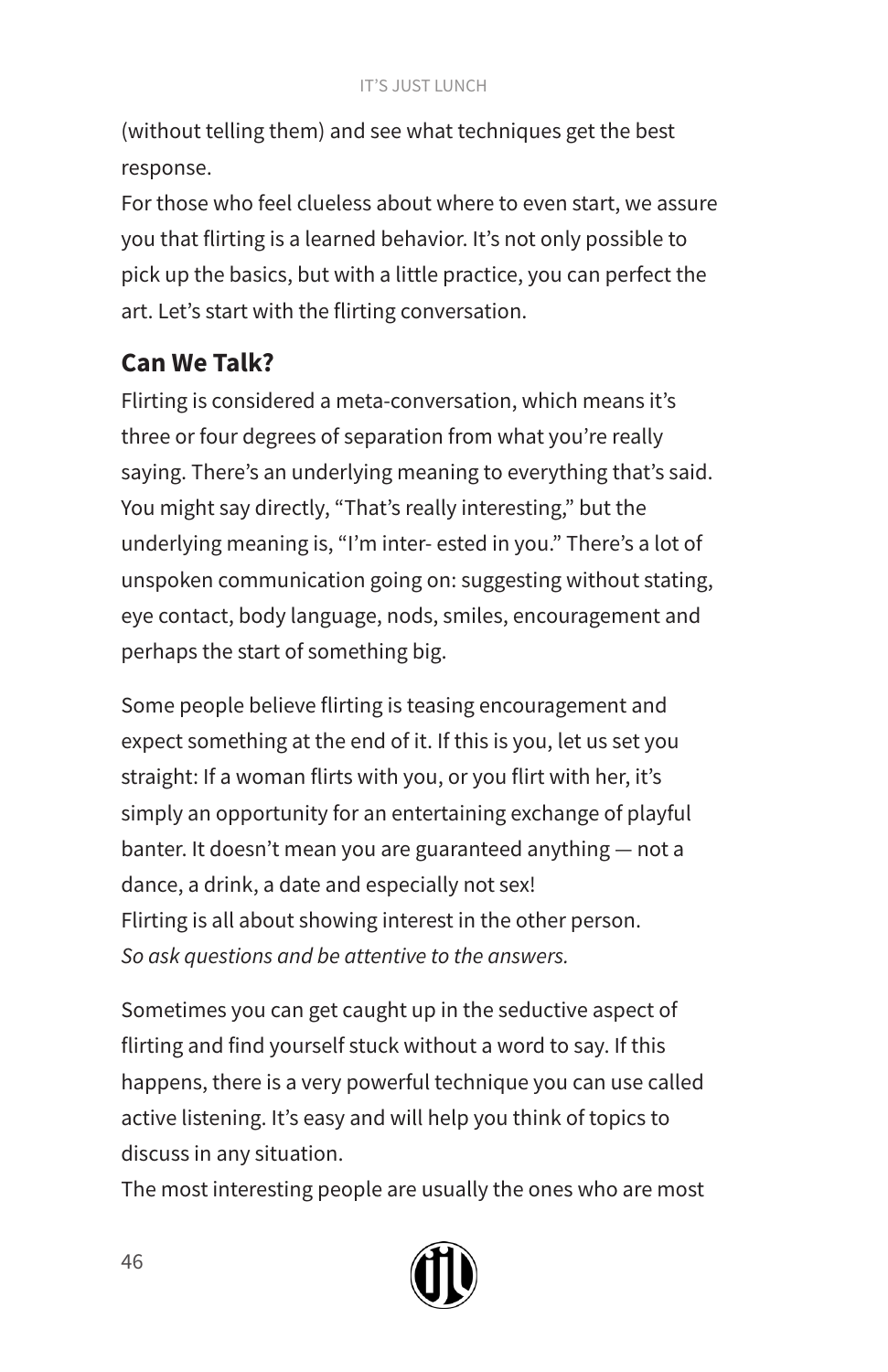interested in others. Suppose your date (or potential date) tells you about her day and she mentions that she bought plants for her garden. You can use that to move into a fun conversation.

# **A Few Conversation Dos**

Do be sincere. If his or her smile lights up the room, then tell them, but don't say something just for the sake of it. Insincere compliments are transparent.

Do be yourself. Whatever's on your mind and in your heart will be the most natural thing you can talk about. Remember, they'll either like you or not. If they like you, great, if not… next! Why waste time trying to get someone's approval?

Do be funny. Being light with a sense of humor helps people let their guard down, which could allow you more room to make a connection!

Do say their name a few times; it'll make them feel special. But don't say it too much, or you'll sound like you just attended a cheesy sales seminar.

Do keep it positive. Stick to your best attributes and the things you are most positive about. People become sexier as they talk excitedly and passionately about things that interest them. Do have fun with it. It's all about play!

# **A Few Conversation Don'ts**

Don't criticize personal choices, like wearing fur or who they voted for in the last election.

Don't dominate the conversation. It should flow back and forth like a tennis volley — you hit, they return.

Don't start talking about marriage or commitment on the first three dates.

Don't use cheesy opening lines like, "Are you an Aquarius?"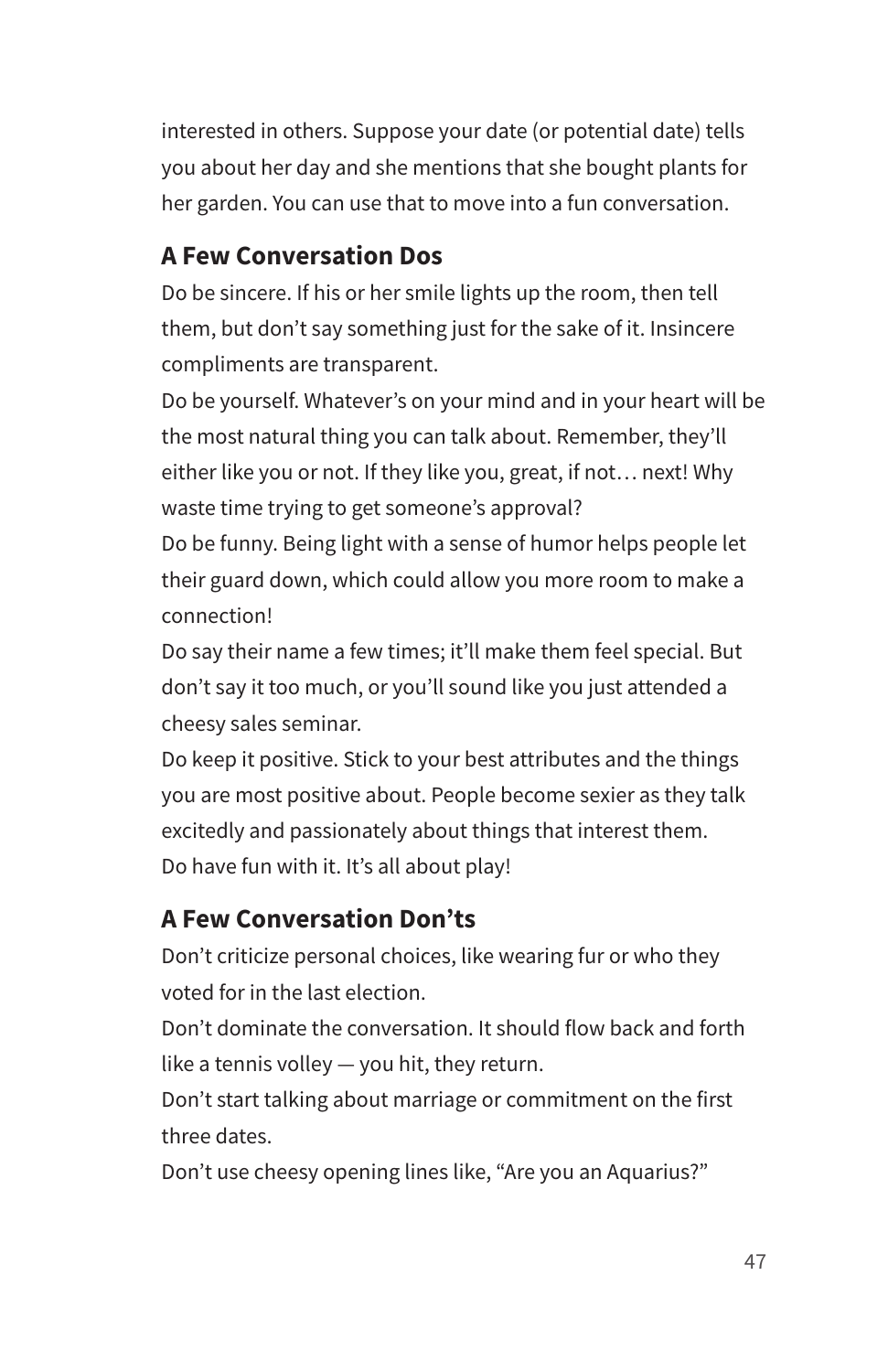# WARNING: AVOID THESE DANGER ZONES

Don't talk about politics, religion, or sex.

Don't ask them whether they want to get married on the first date. Keep it light. Nobody wants the pressure regardless of their long term goals.

Don't compliment below the neck.

Don't go overboard with the bravado. Bragging about past conquests, thinking you know more about his or her anatomy/ job/family than s/he does, or trying to impress him or her with your salary and net worth will leave you solo. Confidence is alluring — cockiness is not.

Don't "self-reject." Deciding that someone is out of your league and failing to make a move will ensure you never get rejected or accepted. Why? Because you rejected yourself first!

# **The Language of Love**

Want to know if that person you've been flirting with all night really likes you? Even if you're chatting about the weather, how people hold their bodies will tell you more than they want you to know.

### *Rules of Attraction:*

When couples are connecting deeply, they subconsciously mimic each other's body movements (called mirroring). If she leans forward, he'll likely do the same thing. If he touches his hair, she'll flip or stroke her own without even realizing it. Even blink rates and breathing will synchronize. Check out couples who are locked in seduction mode next time you're in a restaurant or bar setting.

# **Signals He Sends When He's Interested**

Adjusting or stroking his tie, fiddling with his collar or his hand

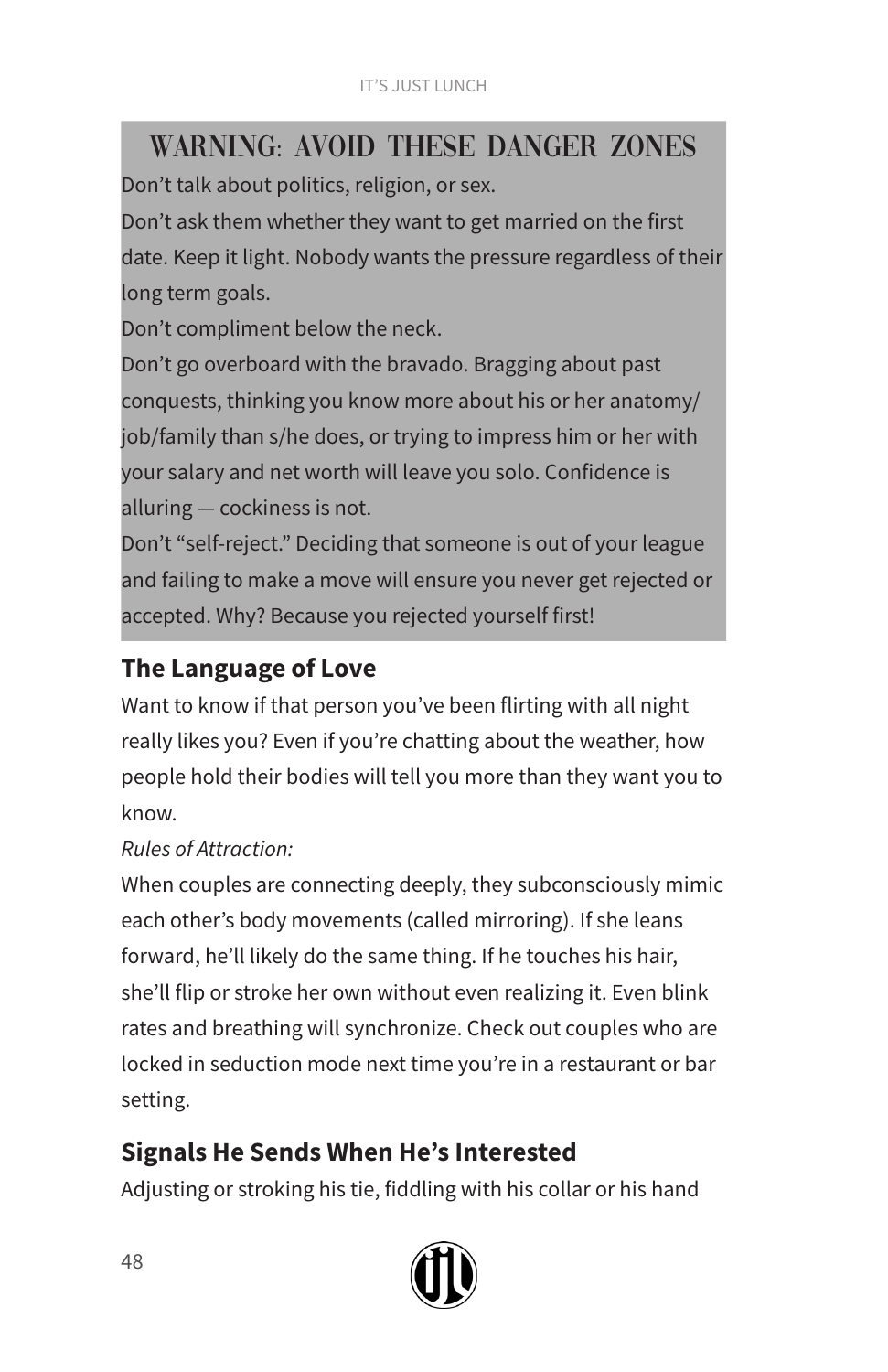combing his hair.

Partly unbuttoning his shirt or loosening his tie.

Walking you through a room with his arm around the small of your back or holding your elbow.

Standing with his head cocked slightly to one side fully engaged and listening.

# **Signals She Sends When She's Interested**

Smiles. Lots of them. If she laughs at your jokes, too, she really likes you.

Holding your gaze signals a strong sexual interest. Licking or biting her lips or running her tongue across her front teeth draws your atten- tion to her mouth and is intriguing. Leaning forward and touching your arm is her way of bestowing affection on you — she's inviting you into her personal space. She plays with her jewelry

# **Signals You Both Send**

Accidental touches Leaning forward Eye contact Smiles Open body position Laughing Chivalry (pulling out the chair, opening doors

# **Road-Tested Flirting Techniques**

Being a skillful flirt is all about using the correct body language and the right amount of attitude. Here are 10 steps to help you perfect the art of flirting.

Make meaningful eye contact and smile. Let your eyes linger on his or her eyes while you're talking, then smile immediately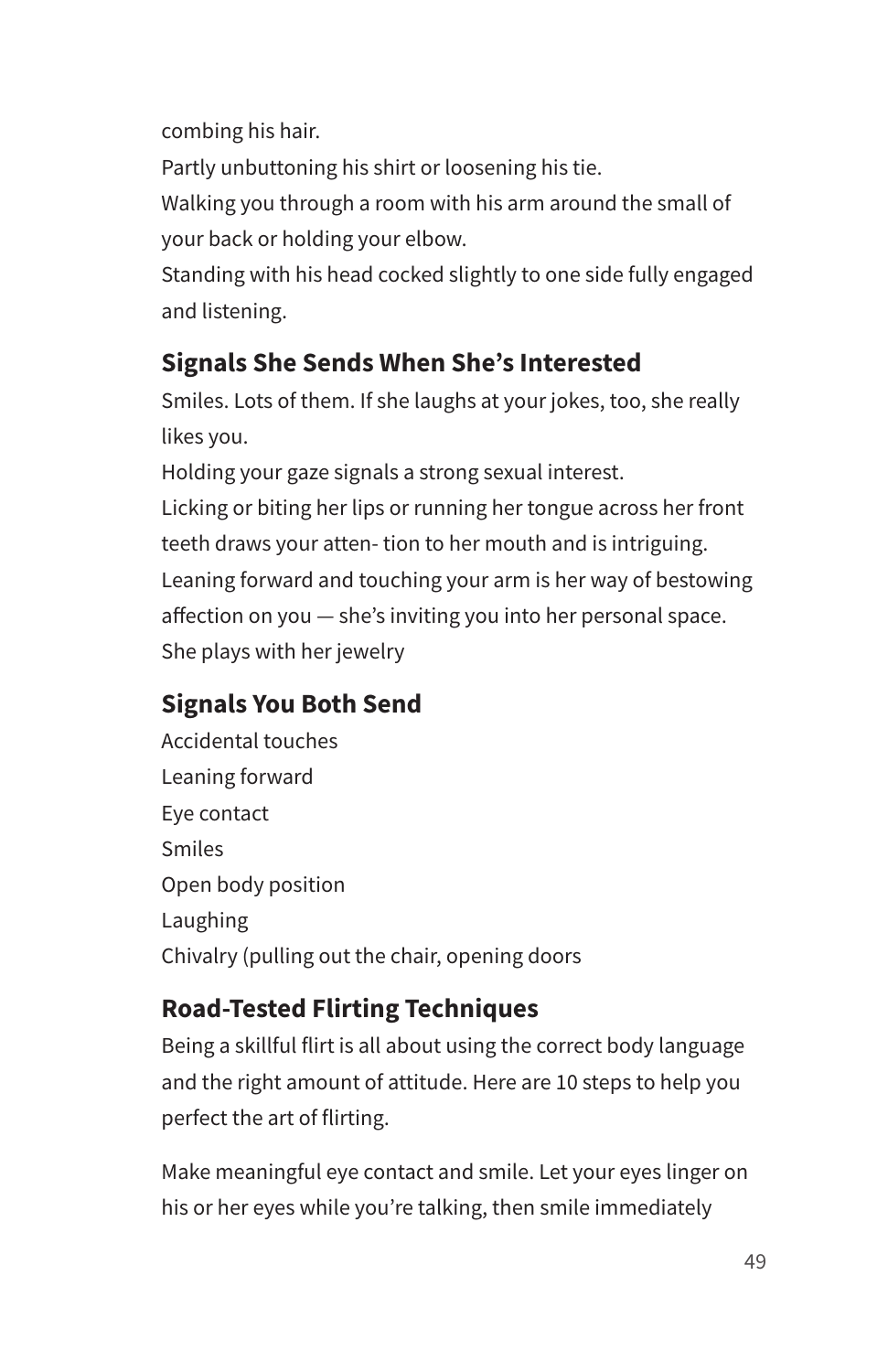when you feel a connection.

Get interested in them and they'll get interested in you. What is it that people like to talk about most? Themselves, of course. Ask questions about where they like to go, what they like to do, who interests them, and why they do what they do and you'll be talking all night.

Deliver a compliment. Flattery may not get you everywhere, but it does open doors. Keep it sincere.

Listen attentively. Being a good listener is a potent aphrodisiac.

Tell it like it is. Being vulnerable and honest is the slam-dunk, sexiest thing a man or woman can be. Getting "real" with someone is not only easier than the pretense most people create, it also saves you unnecessary angst in the long run. Just don't get too personal, too soon.

Be enthusiastic. As a flirt, you want the person you're flirting with to feel good about you and to experience you as a fun, happy, great-to-be-with person. If you feel that you are, it shows. If you sit next to them thinking, I'm having fun, this is great, I'm so glad to be here, it is obvious to the other person too.

Draw them in. Lean forward, not because you want to show off your cleavage or your muscles, but to convey interest. Talk to them actively, showing that you like them. Then start talking more quietly and intimately. They'll need to get closer to hear you so draw them in with your voice. Guys, gauge her "personal zone" and then encroach on it just an inch. Leaning in too far can seem too forceful.

Touch him or her. The sense of touch heightens during flirting

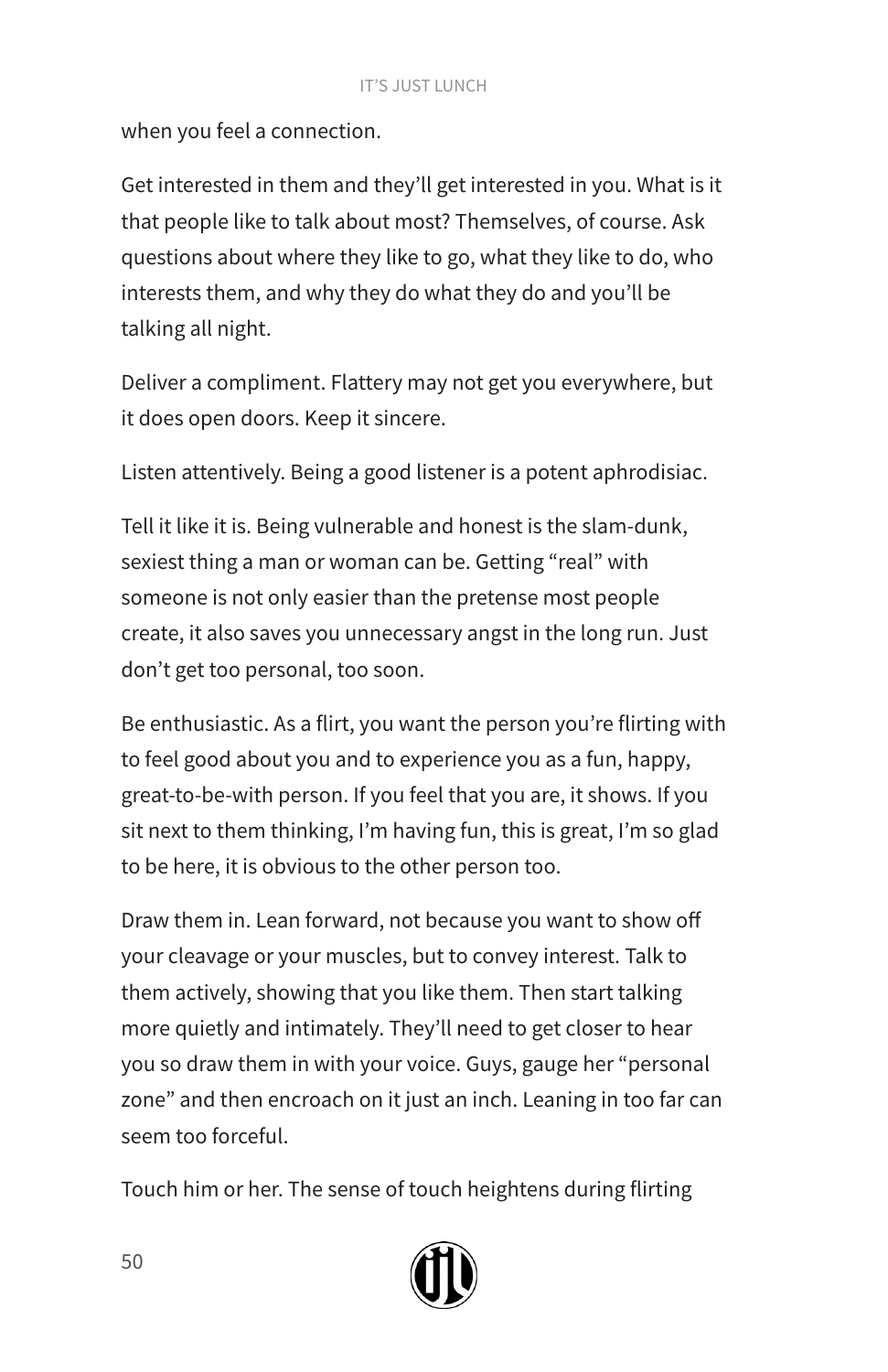and can actually send tingles through a person's body. Realize this power and watch for ways to use it. Once you've become comfortable, lightly brush shoulders, or touch their hand or arm if they said something funny. This can work wonders if the signals are there.

# **Step 4: The Proposition**

You've spent the entire evening flirting with someone. You're on fire, loving life, feeling wanted and bursting to know if they share your reaction. They haven't made any moves to leave and scope out other prospects. The best way to find out if the feeling's mutual is by going on a date.

*What's stopping you? Oh… you have to ask first.*

You may yet be rejected, but if you don't make a move, they'll never know how you feel. What's worse, someone else might take the plunge first and you know you'll hate yourself if that happens.

It's a dilemma. So, what should you do? You can start by briefing yourself on the following tips for popping the question:

# **What to Say**

First, relax. Try not to view it as a date, look at asking him/her out as an invitation instead. Better still — take the pressure off by not using the "D" word altogether. Don't ask for a date and don't call it a date. It starts to get significant when that word appears, so focus on the activity and position it in the same informal way you would ask a friend.

Keep the invitation light and casual. The whole reason It's Just Lunch is the success it is today, arranging more than 50,000 first dates each month, is because we do just that.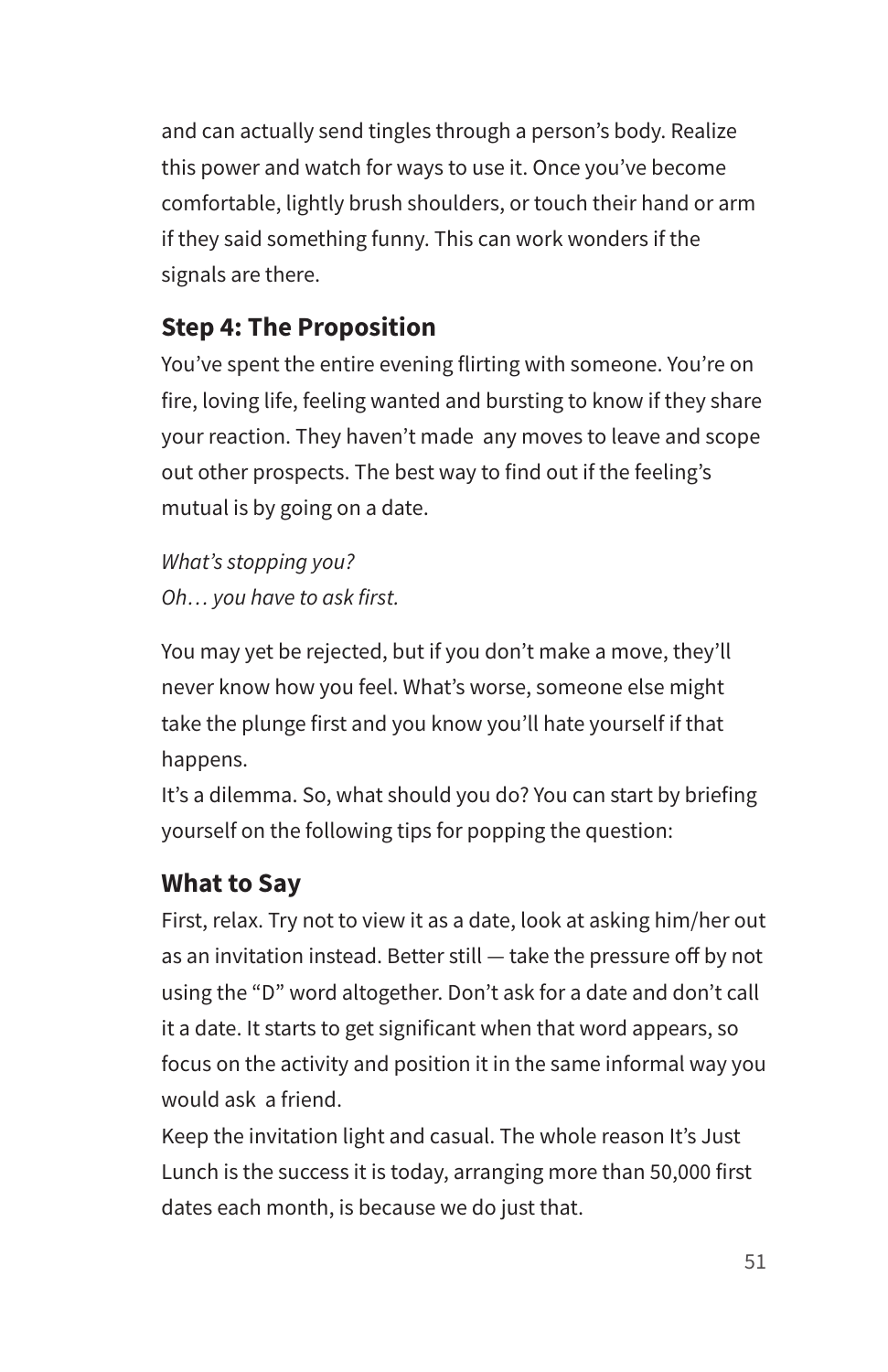A lunch date is low pressure — it has a beginning and an end, and both occur within an hour or so. It's easy to say goodbye, there's no goodnight kiss, no obligation, and so the pressure is off.

If you're dating through It's Just Lunch, we do the first date asking for you, so it's really easy. But if you want to ask for a second date or if you're going it alone from the start, there are a few things to keep in mind…

### *Here's What Not to Say*

Don't ask, "You want to go out sometime?" It's too open-ended and can lead to an awkward follow-up conversation. Don't ask, "What are you doing Friday night?" It's too vague and it might leave your potential date wondering if you're just curious about what he or she is doing on Friday night, or if you want to do something together.

Don't use a sexually suggestive line like, "I'd love to have breakfast with you. Should I call you or nudge you?" It might be funny if you see it in a book, but in the real world, it's liable to get you a speedy rejection. These types of lines don't show that you're genuinely interested in a person — they make you seem a little too slick.

### *What Works Best?*

Before you ask, consider the following:

Be a friend first, not a potential date. If you really want to get to know someone better, the key is to relax and allow your own personality to shine through. There really is no need to be a smart-ass, or make them laugh out loud. You just need to be good company, because the more comfortable you both feel, the easier it is to recognize any chemistry between you. In short, forget the pickup lines. Show an interest in them, and they will

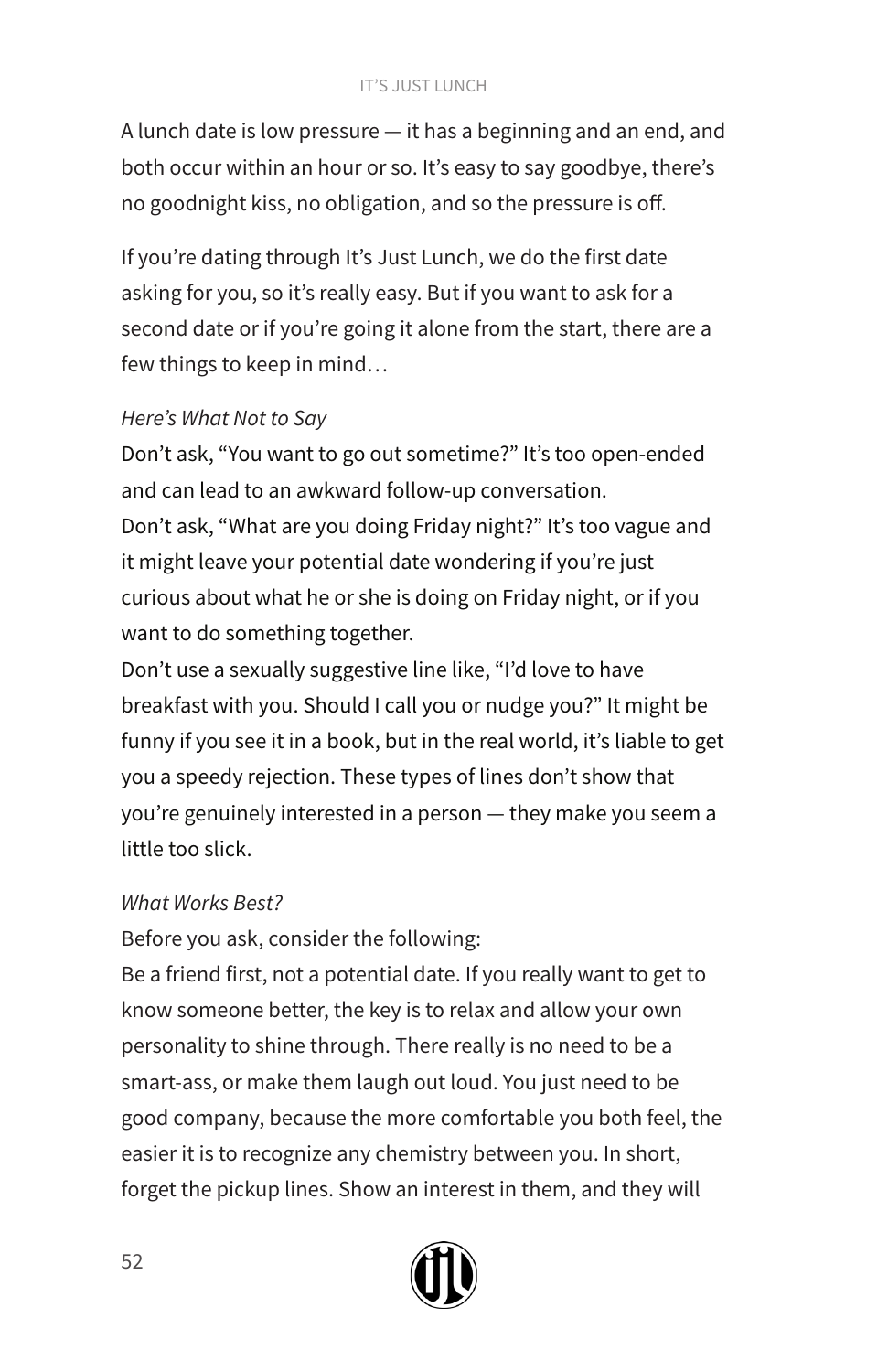only be flattered.

Create an opportunity for your date. Once you know more about what that person likes to do, you can offer something. After all, a date is an invitation. If they love art, ask them to the latest big museum exhibition; if they like sports, offer tickets to a basketball game. If they enjoy wine, ask them to a wine tasting. You catch the drift.

Drop a hint. Ask about a subject and drop a hint. Say something like, "What do you like to do on the weekends?" As she responds, look for something you like to do too. If she says she loves to hike, respond with, "We should go hiking together sometime," then move on in the conversation and ask about her favorite hiking spots.

You've just dropped a big hint, so let it sink in for a while. Listen carefully to his/her response and gauge her enthusiasm. If they stay upbeat and positive, ask if they would like to go hiking with you next weekend.

Keep it casual. If you feel uncomfortable saying, "Would you like to go to dinner Friday night?" try something like this:

"I am going for a ride along the boardwalk on Sunday. Would you like to go with me?" Pose the question as if you're already going and they can join you, if interested. This will make you feel less insecure and take the pressure off them if they say no.

Be specific when asking for the date. "I'd like to take you for coffee this Thursday" is more powerful than asking if she'd like to "go out sometime."

Of course, you could always invite the person on a group date, since that really takes the pressure off. Invite them bowling, to play volleyball, or to join a bunch of friends for a drink or to a party. As soon as you say, "A bunch of us are going to…" it takes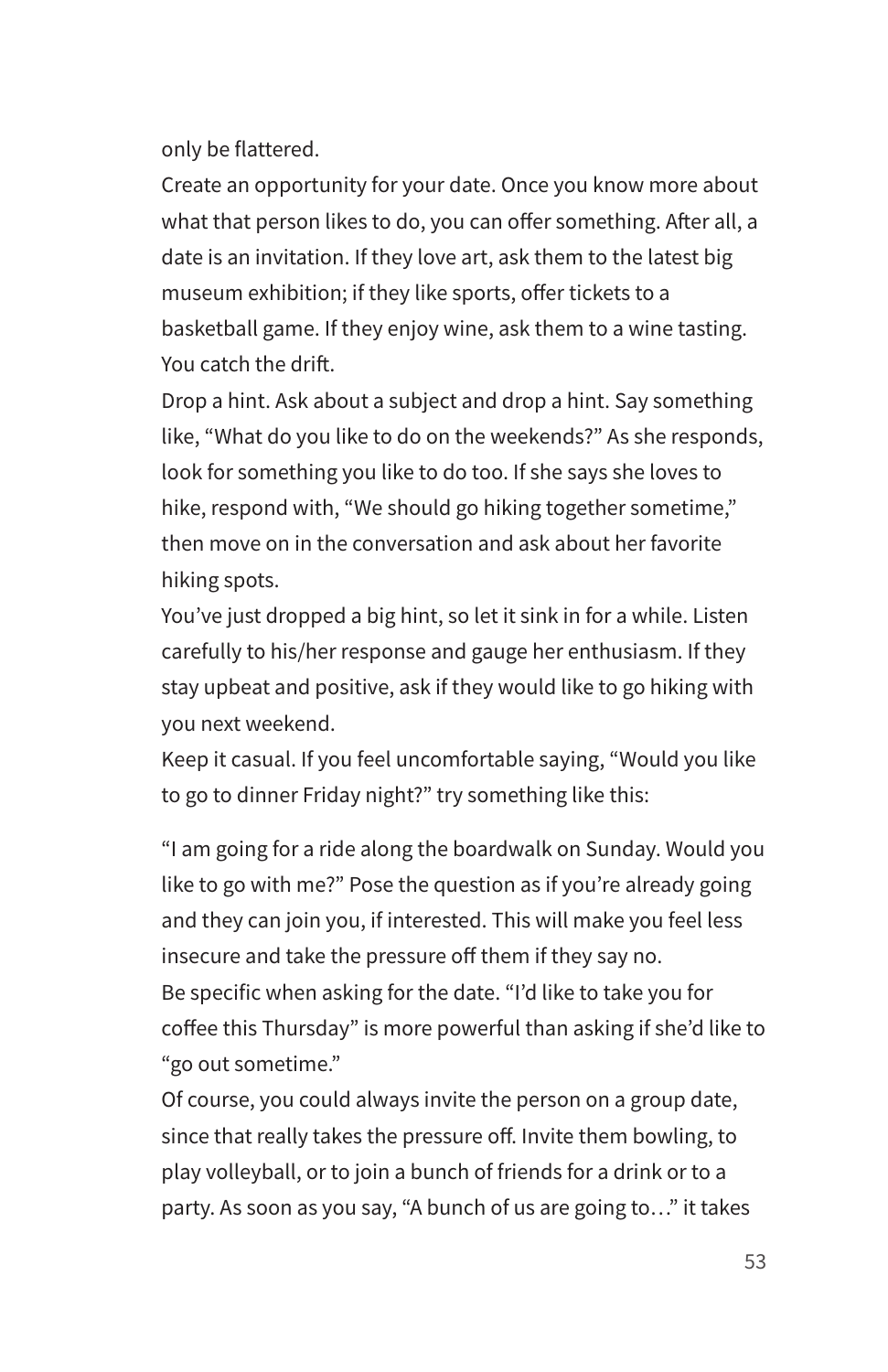the pressure off. "Us" is the operative word here.

Read the situation. If you've hung out for a while and all the signs suggest your potential date shares your feelings, then either a) you won't be able to keep your hands off each other, or b) you'll be able to suggest meeting up for an evening out knowing that's what they want, too! If that vibe isn't happening, at the very least you'll have made a new friend.

So remember, when you are asking someone out, plan ahead and be specific.

Know what you are going to say AND what you want to suggest doing on the date. Your prospective dates will be much more comfortable if they know exactly what you want to do.

Just try to relax and enjoy yourself. Worst case scenario — they'll say they can't go out. And that will bring you one step closer to someone who can. Someone who appreciates you and where the chemistry connection is reciprocated and the sparks really fly. Let's face it, getting to that special someone inevitably means dealing with a few duds along the way. It'll be worth it in the end.

# **Should She Ask?**

Absolutely! It's no longer fashionable to leave it up to the man. Most men will be flattered, impressed, and relieved if you have the courage to ask them out. These days, men appreciate women who take the initiative and go after what they want in life. Guys find confident women extremely sexy. It may seem hard to initiate a request for a date if you're not used to it, but do it a few times and it'll become a piece of cake.

# **Getting a No or Saying No**

Dating is a numbers game. You may have several misses before you get a hit. Don't take it personally or assume you did something wrong. View each rejection as bringing you one step